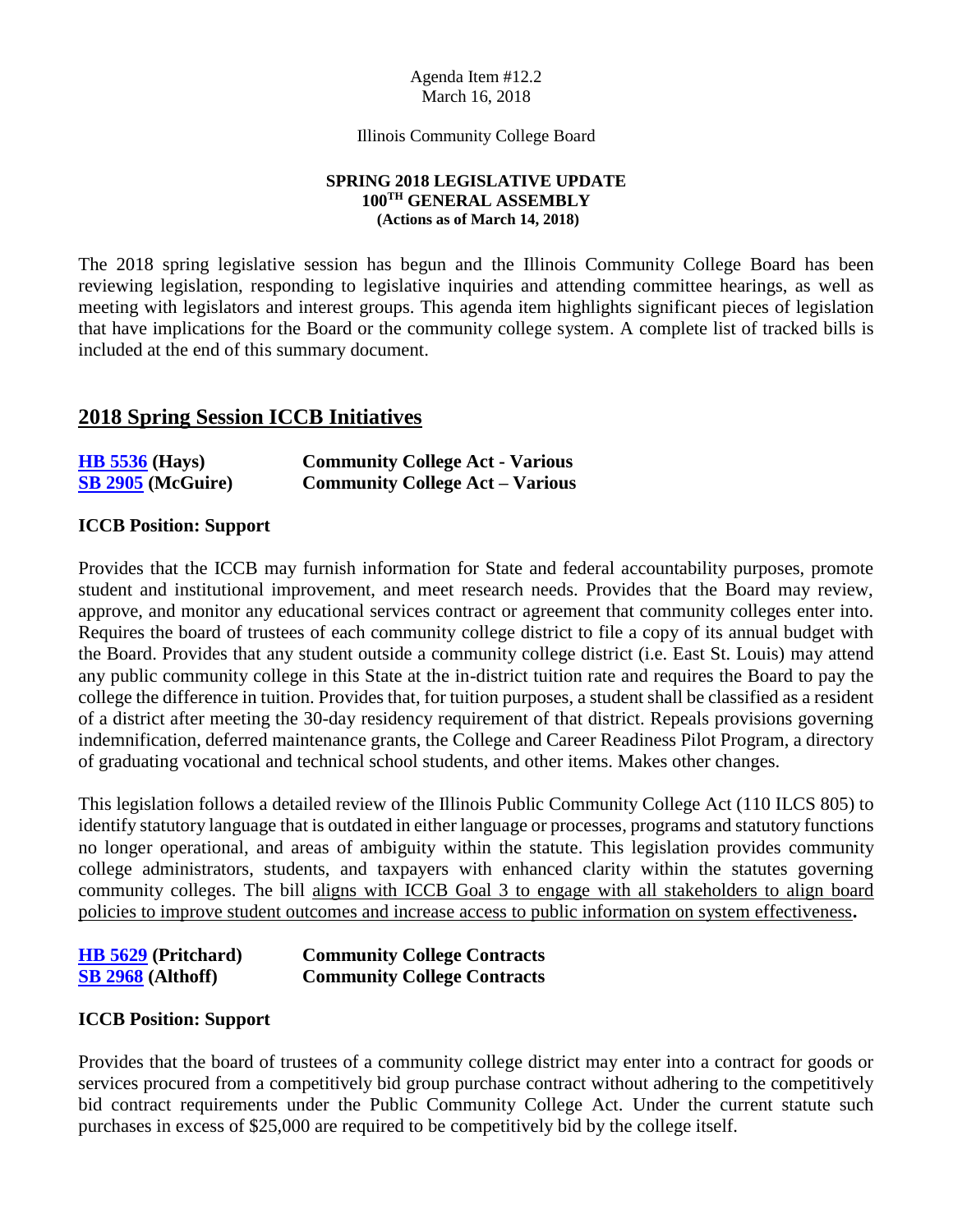During the previous legislative session, the General Assembly enacted procurement reform (P.A. 100-43) that made numerous changes to the Illinois Procurement Code. These changes included amendments to the Governmental Joint Purchase Act (30 ILCS 525) which allowed public universities under the jurisdiction of the Illinois Procurement Code to make purchases through group purchasing organizations including from the Midwest Higher Education Compact (MHEC). Because local community colleges are not governed by the Procurement Code, the reforms to streamline purchasing through MHEC and other group purchasing organizations did not apply to the community college sector. This legislation would ensure that community colleges and public universities have the same flexibility when it comes to group purchasing.

# **Legislation Effecting the ICCB**

## **[HB 4174](http://www.ilga.gov/legislation/billstatus.asp?DocNum=4174&GAID=14&GA=100&DocTypeID=HB&LegID=108383&SessionID=91) (Wheeler) Notice of Data Breach**

## **ICCB Position: Oppose**

The bill requires any data collector that owns or licenses personal information concerning an Illinois resident and any State agency that collects personal information concerning an Illinois resident to notify the resident of any security breach of the system data within 48 hours of discovery of the breach. Currently, notification is required in the most expedient time possible and without unreasonable delay.

## **[HB 4247](http://www.ilga.gov/legislation/billstatus.asp?DocNum=4247&GAID=14&GA=100&DocTypeID=HB&LegID=108691&SessionID=91) (McSweeney) Rental of Convention Center Space**

## **ICCB Position: Monitor**

As amended, a State agency shall not expend public funds to rent or pay for access to physical space for booths, hospitality suites, or other physical space at a convention or gathering of personnel. The bill defines "State agency" as the departments of the executive branch of State government listed in Section 5-15 of the Departments of State Government Law of the Civil Administrative Code of Illinois. Under this definition, the ICCB is not classified as a state agency. The ICCB opposed the bill as introduced, which would have applied to the Board.

**[HB 4261](http://www.ilga.gov/legislation/billstatus.asp?DocNum=4261&GAID=14&GA=100&DocTypeID=HB&LegID=108712&SessionID=91) (Halbrook) Nonessential Expenses**

## **ICCB Position: Oppose**

The bill provides that for the fiscal years ending June 30, 2019, June 30, 2020, and June 30, 2021, no State funded agency, board, commission, department, university, or other entity organized within State government shall expend any funds on specified nonessential items and travel.

The bill defines "nonessential items" to include, but are not limited to, items of tangible personal property for purposes of promoting or advertising the name of the State government entity or its programs, missions, duties, or functions, such as magnets, buttons, bumper stickers, ribbons, awards, prizes, trophies, stationary, writing implements, legal pad holders, book bags, or other similar items.

The bill defines "nonessential travel" to mean travel for any member of the governing body or employee to attend seminars, conferences, or other similar events, whether conducted in this State or another state.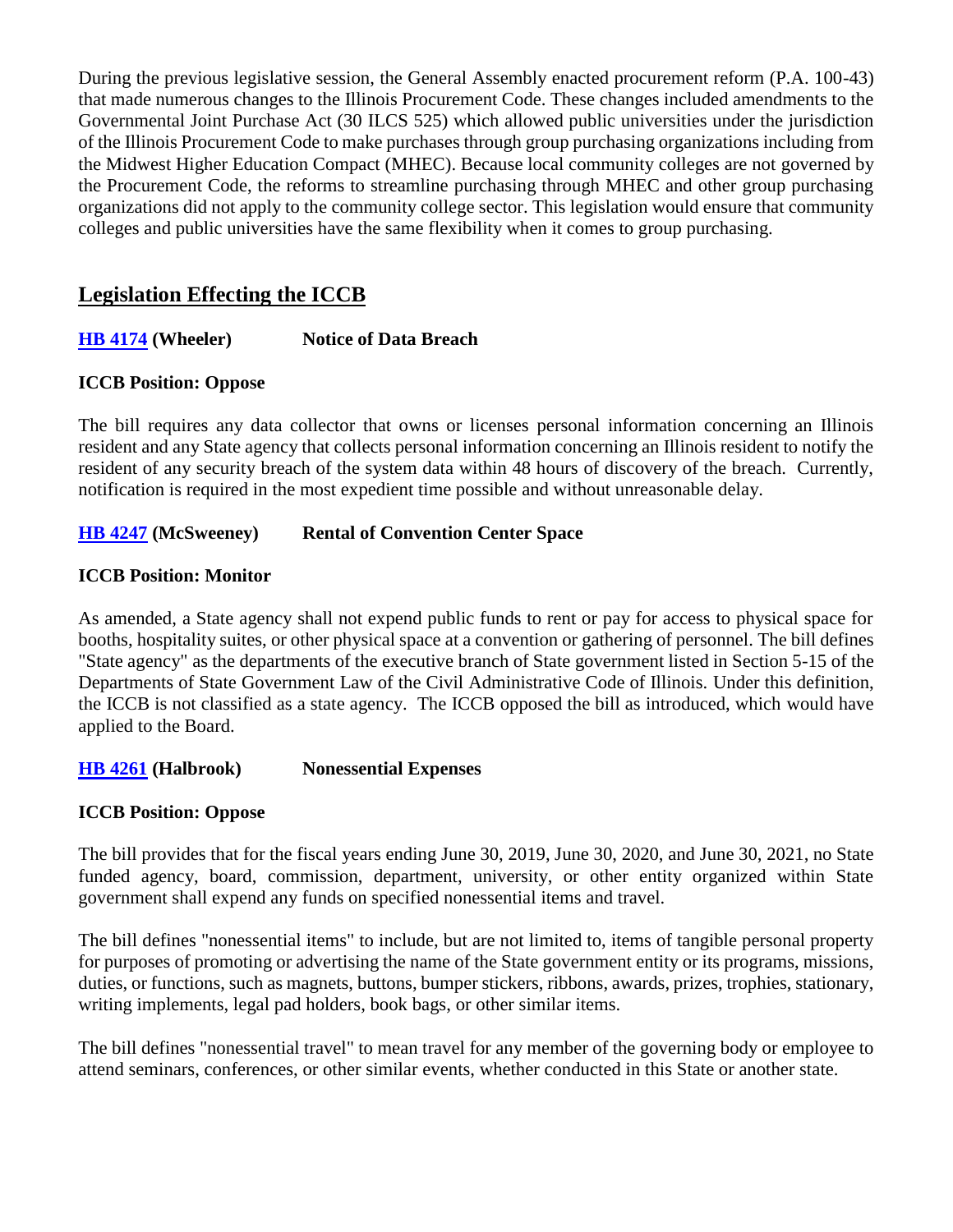#### **[HB 5309](http://www.ilga.gov/legislation/billstatus.asp?DocNum=5309&GAID=14&GA=100&DocTypeID=HB&LegID=111089&SessionID=91) (Lilly) State Agency Bonus Prohibition**

#### **ICCB Position: Oppose**

The bill creates the State Agency and Grantee Bonus Prohibition Act. Provides that no State agency (including ICCB) may pay a bonus to its employees. Provides that no entity receiving State grant funds may pay a bonus from grant funds awarded for operational expenses to its employees. Base Operating, Equalization, Adult Education, and CTE grants all include funding for operations.

## **[SB 2279](http://www.ilga.gov/legislation/fulltext.asp?DocName=&SessionId=91&GA=100&DocTypeId=SB&DocNum=2279&GAID=14&LegID=108498&SpecSess=&Session=) (Murphy) State Contract Funding**

## **ICCB Position: Oppose**

This bill provides that neither the State of Illinois nor an agency thereof shall enter into a contract, nor shall a contract be awarded, if there is not, prior to entering into such contract, an appropriation enacted for the funding of that contract. The bill is intended to prevent state agencies from entering into contracts and committing funding without a state budget in place. However, since appropriations are approved on a yearto-year basis, this language appears to prohibit agencies from entering multi-year contracts (i.e. building rent).

## **[SB 2540](http://www.ilga.gov/legislation/billstatus.asp?DocNum=2540&GAID=14&GA=100&DocTypeID=SB&LegID=109389&SessionID=91) (Barickman) Government Ethics and Administration of State Grants**

## **ICCB Position: Oppose**

The bill amends the Ethics Act and the Illinois Grants Fund Recovery Act and adds a section that does not allow using elected officials' names in advertising using grant funds during an election year. The bill amends the State Finance Act and makes some changes regarding appropriations and grant expenditures.

The bill adds sections to the Grant Accountability and Transparency Act (GATA). The first section requires agencies (ICCB) to collect detailed information on expenditures made by grantees between the beginning of the grant and the execution date before giving them their first drawdown. The ICCB currently reviews these expenditures during audits, monitoring, and desk reviews.

The bill also adds a section that requires all grantees to follow the Governor's Travel Control Board rules for any travel done on a grant. They also must justify all travel to the grantor. Currently, community colleges follow local policy and in the absence of local policy the colleges must follow the Higher Education Travel Control Board.

## **[SB 2597](http://www.ilga.gov/legislation/billstatus.asp?DocNum=2597&GAID=14&GA=100&DocTypeID=SB&LegID=109628&SessionID=91) (Rose) IBHE, ICCB, and ISAC Consolidation**

## **ICCB Position: Oppose**

This bill provides that all of the rights, powers, duties, and functions vested by law in the Illinois Community College Board and the Illinois Student Assistance Commission are transferred to the Board of Higher Education. Abolishes the ICCB and the ISAC.

The legislation decreases the membership of the IBHE from 16 to 15 Gubernatorial appointments increases from 10 to 13, with at least 6 representing public universities and at least 6 representing public community colleges. Of the 13 members, one member shall be a faculty member of a public university in this State, one member shall be a faculty member of a private college or university in this State, one member shall be faculty member of a public community college in this State, and one member shall represent the views of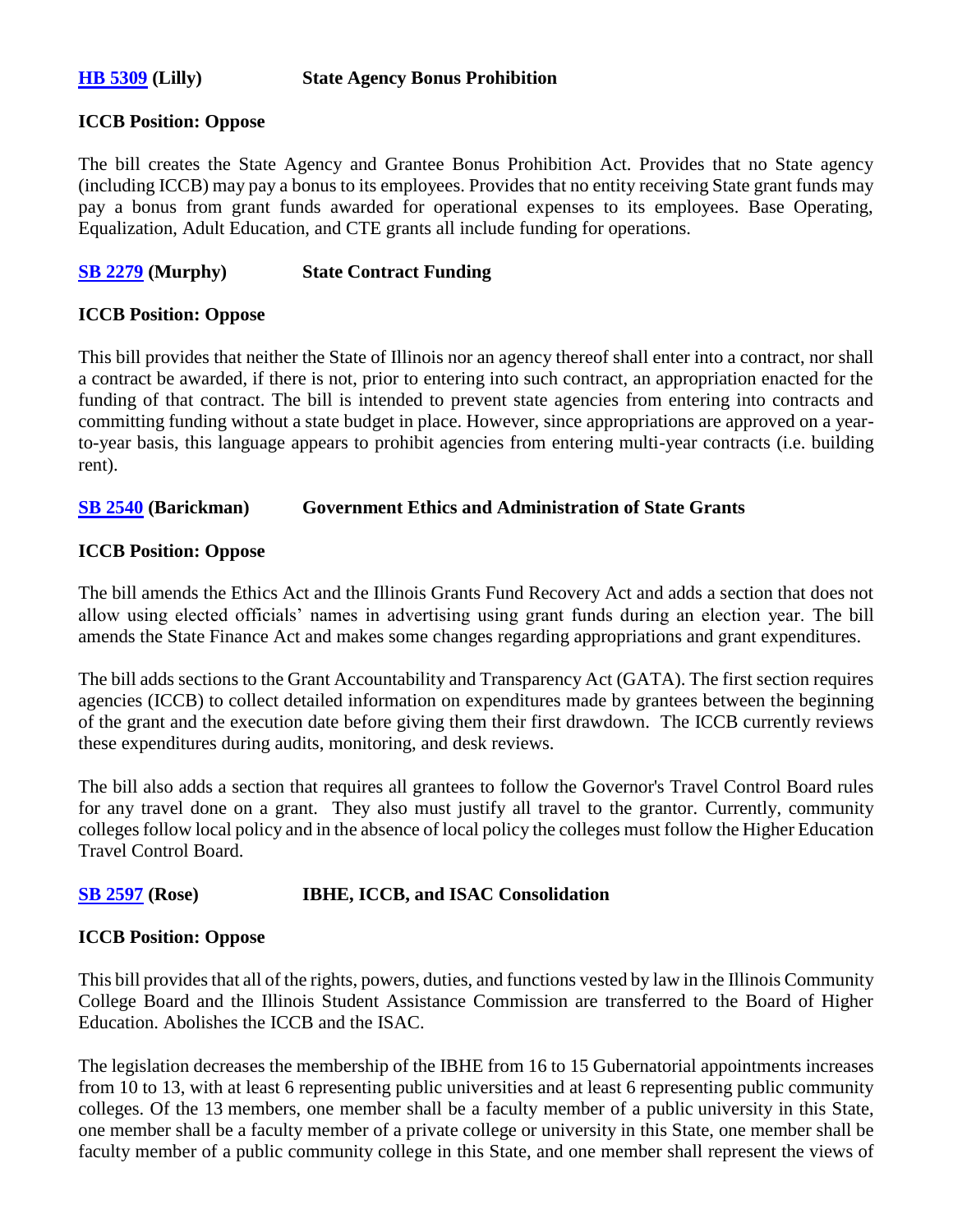non-traditional students and shall be at least 24 years old. There are to be 2 non-voting student members, one from a public universities and one from a community college.

An amendment to the bill provides that the IBHE on may require the elimination of any program of instruction, research, or public service at a public university that exhibits a trend of low performance. Provides that, in evaluating programmatic expansions and new programs at a public institution of higher education, the Board, prior to approving the expansions or programs, shall make certain findings about the region and the higher education infrastructure in this State.

## **[SB 3186](http://www.ilga.gov/legislation/billstatus.asp?DocNum=3186&GAID=14&GA=100&DocTypeID=SB&LegID=110866&SessionID=91) (Althoff) Budgeting for Results – Funds & Mandates Repeal**

## **ICCB Position: Support**

This Bill is an initiative to GOMB on behalf of the Budgeting for Results Commission. This is the Commission's annual, statutorily required mandate and fund cleanup bill. Included within the bill is the repeal of Deferred Maintenance Grants, which ICCB funded for one-year only in 2004. The bill also repeals the College and Career Readiness Pilot Program. The program ended in 2012 and has remained unfunded since. These programs are also repealed in ICCB's statutory clean up legislation.

# **Legislation Effecting the Community College System**

| $\overline{HB}$ 4103 (Brady) | <b>Higher Education Centers Excellence</b> |
|------------------------------|--------------------------------------------|
| <b>SB 2234 (Rose)</b>        | <b>Higher Education Centers Excellence</b> |

## **ICCB Position: Oppose**

Under the bill, the IBHE shall create a Common Application for all public universities and community colleges aimed at guaranteeing admission for students who have a 3.0 GPA or better into a public university. It requires automatic referral to the student's local community college if the student doesn't qualify for admission into the public university of their choice. The bill also calls for coordination with the ICCB, to develop recommendations to integrate community colleges into the plan established for the public university Centers of Excellence

The legislation requires the IBHE to conduct a study of the academic programs offered at each public university campus. and to institute an economic efficiency review of each campus and of the top 8 ranked academic departments statewide. The IBHE is to use the results of the study and other specified factors to determine which academic programs should be prioritized at campuses of public universities and to create and designate Higher Education Strategic Centers of Excellence. A bill also calls for a study by the IBHE on merit-based financial aid and multi-year budgeting.

## **[HB 4246](http://www.ilga.gov/legislation/billstatus.asp?DocNum=4246&GAID=14&GA=100&DocTypeID=HB&LegID=108690&SessionID=91) (McSweeney) Local Government Convention Expenses**

## **ICCB Position: Oppose**

This bill Creates the Local Government Convention Expense Control Act. Provides that public funds shall not be expended by a unit of local government for expenses connected with attendance by an employee or contractor of the unit of local government at a convention or gathering of personnel. Community colleges and adult education providers frequently participate in conferences to share best practices or receive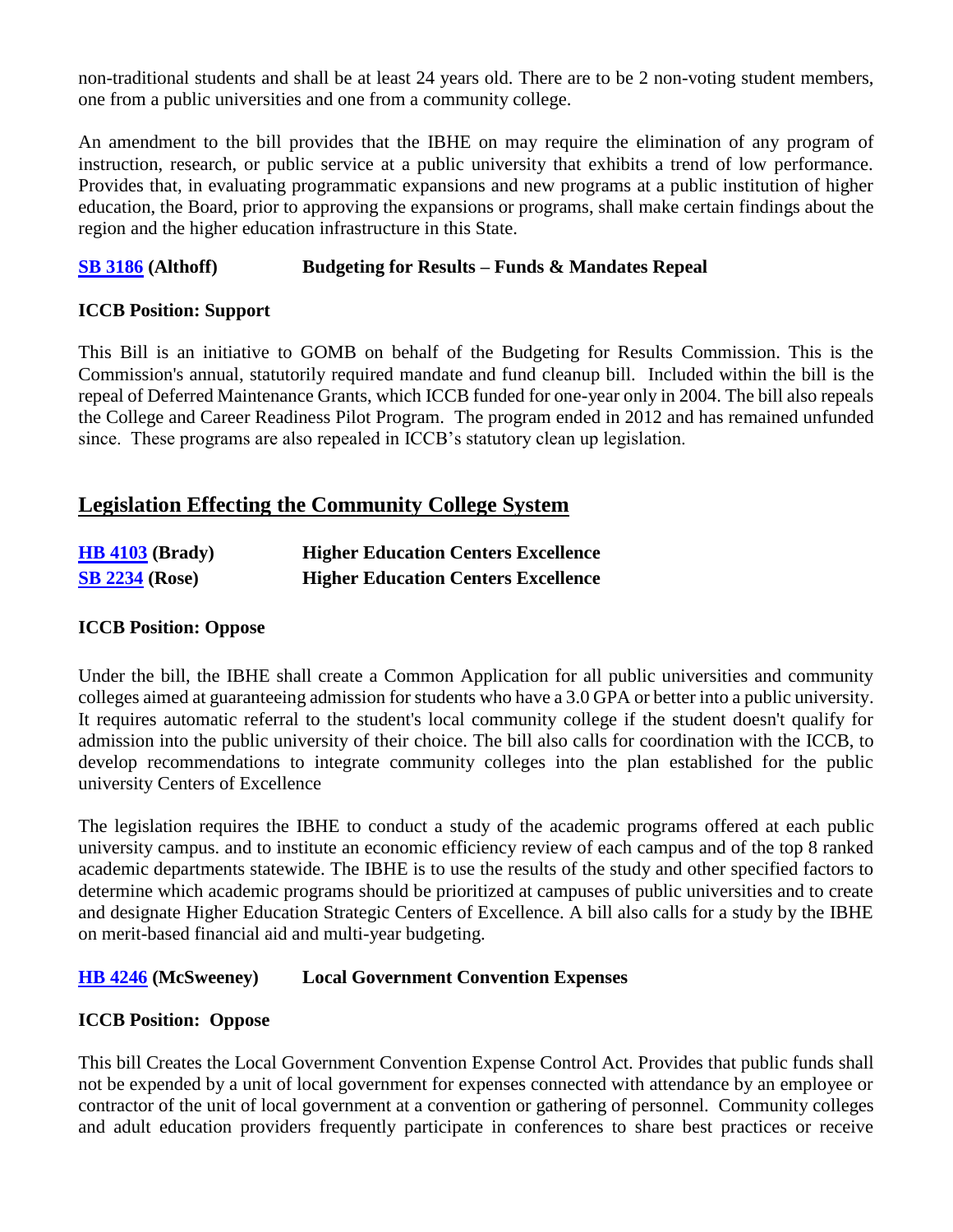professional development. The legislation prohibits funds from being expended for attendance at these conferences; even when attendance is paid for through federal grant dollars.

## **[HB 4248](http://www.ilga.gov/legislation/billstatus.asp?DocNum=4248&GAID=14&GA=100&DocTypeID=HB&LegID=108692&SessionID=91) (McSweeney) Convention Expense Limitations**

## **ICCB Position: Oppose**

This bill combines the provisions of HB 4246 (local government convention expense control) and the provisions of HB 4247 (rental of convention center space by state agencies). Unlike HB 4247, this legislation has not been amended to remove the ICCB from the definition of state agency.

## **[HB 4300](http://www.ilga.gov/legislation/billstatus.asp?DocNum=4300&GAID=14&GA=100&DocTypeID=HB&LegID=108822&SessionID=91) (Sosnowski) Community College Tuition Cap**

## **ICCB Position: Support**

The bill amends the Public Community College Act to remove a provision providing that tuition rates and fees established by the board of trustees of a community college district shall not exceed 1/3 of the per capita cost of the college.

Per capita tuition is calculated by adding all non-capital audited expenditures from specified college funds with the depreciation on capital outlay expenditures (ICCB gets those figures from the annual college audit.). That total is divided by the number of certified credit hours to get the per capita cost. Then that number is divided by 3 to get the "one-third" per capita cost. We compare that to the tuition rate set by the college to determine if a college's tuition rate is over or under the 1/3rd rate. Statute caps community college tuition and fees at 1/3 of per capita cost because total community college funding was historically assumed to be:

1/3 from local tax levies;  $1/3$  from state funding (i.e., base operating grants); and 1/3 from student tuition.

With declining state support, many community colleges have tuition rates that are bumping up against the cap. Because enrollments have declined in recent years, the colleges have mostly avoided exceeding the cap. However, if state support continues to be low and colleges begin the increase enrollments, the colleges would be looking at a situation where they would have to cut tuition rates below current levels in order to remain under the caps.

## **[HB 4495](http://www.ilga.gov/legislation/billstatus.asp?DocNum=4495&GAID=14&GA=100&DocTypeID=HB&LegID=109342&SessionID=91) (Thapedi) Vocational Opportunity Act**

## **ICCB Position: Oppose**

This bill creates two vocational academies (in Cook County and St. Clair County) as residential institutions. Provides that each academy shall be a State agency, funded by State appropriations, private contributions, and endowments. The academies will offer secondary and postsecondary coursework to individuals who have completed the 9th grade or its equivalent- focusing on students in the 10th-12th grades.

The Executive Director of the ICCB shall sit on the Board of Trustees as an ex officio non-voting member. It appears that the ICCB will provide no formal oversight. The sponsor has indicated that these academies will be "rebirths" of the Washburne Trade School and Jones Commercial High School, which provided instruction focused on the construction trades, information technology, and business-related services.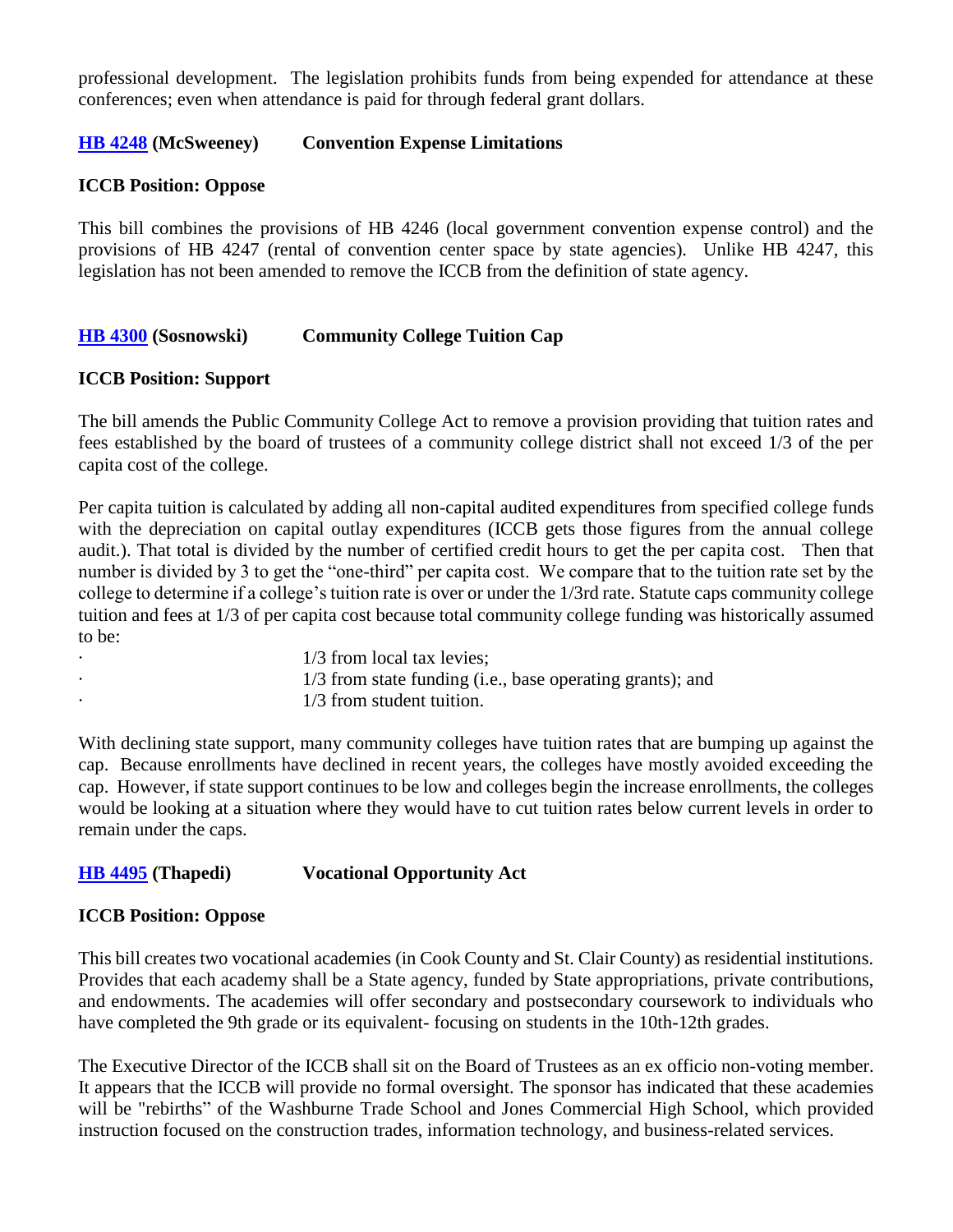## **[HB 4710](http://www.ilga.gov/legislation/billstatus.asp?DocNum=4710&GAID=14&GA=100&DocTypeID=HB&LegID=109939&SessionID=91) (Scherer) Higher Education Credit Card Marketing**

#### **ICCB Position: Neutral**

The legislation provides that the board of trustees of a public university or community college district may not enter into an agreement or allow any person or group affiliated with the university or district to enter into an agreement with a credit card issuer to allow the credit card issuer to market credit cards to students. The bill also repeals the Credit Card Marketing Act of 2009, although the sponsor has indicated the repeal was a drafting error and will be corrected in a future amendment.

## **[HB 4781](http://www.ilga.gov/legislation/billstatus.asp?DocNum=4781&GAID=14&GA=100&DocTypeID=HB&LegID=110090&SessionID=91) (K. Burke) Coordinator of Veterans & Military Personnel Student Services**

## **ICCB Position: Support**

The bill requires a public college or university (including community college) to use its "best efforts" to hire a veteran of the armed services as the Coordinator of Veterans and Military Personnel Student Services. The community colleges all have a named Veterans Coordinator but not all colleges hit the 1,000 onsite, daily, full-time student headcount threshold as required by current law (Higher Education Veterans Service Act) for employment of a Coordinator.

| <b>HB</b> 4858 (Pritchard) | <b>Industrial Development Assistance</b> |
|----------------------------|------------------------------------------|
| <b>SB 3033 (Weaver)</b>    | <b>Industrial Development Assistance</b> |

#### **ICCB Position: Support**

The bill amends the current Industrial Development Assistance Law to allow local school districts and community colleges the opportunity to receive grants for the acquisition of land, construction of facilities, or purchase of equipment dedicated solely to the instruction of manufacturing occupations. This program, in its current form, has not been utilized, due to no appropriation of the grant funding. The program was enacted in 1970.

| <b>HB 5122</b> (Welch)                       | <b>DCFS</b> – Tuition & Fee Waivers |
|----------------------------------------------|-------------------------------------|
| $\frac{\textbf{SB}}{\textbf{2846}}$ (Castro) | <b>DCFS</b> – Tuition & Fee Waivers |

## **ICCB Position: Oppose**

This bill makes public community college or university tuition and fee waivers available to youth for whom the Department of Children and Family Services (DCFS) has court-ordered legal responsibility, youth who aged out of care at age 18 or older, or youth formerly under care who have been adopted and were the subject of an adoption assistance agreement or who have been placed in private guardianship and were the subject of a subsidized guardianship agreement.

The current DCFS waiver (the state scholarship) program is limited to 53 youth per year. The college or university is required to waive the tuition and mandatory fees for scholarship recipients. The Department funds a \$511 monthly board payment. Youth in care and youth who aged out at 18+ can already go to community college at no cost as their Pell grant will cover all costs (tuition, fees, supplies) and MAP grant will increase the amount of Pell the student gets refunded to him/her for living expenses (if the student submits FAFSA early enough to get the MAP grant).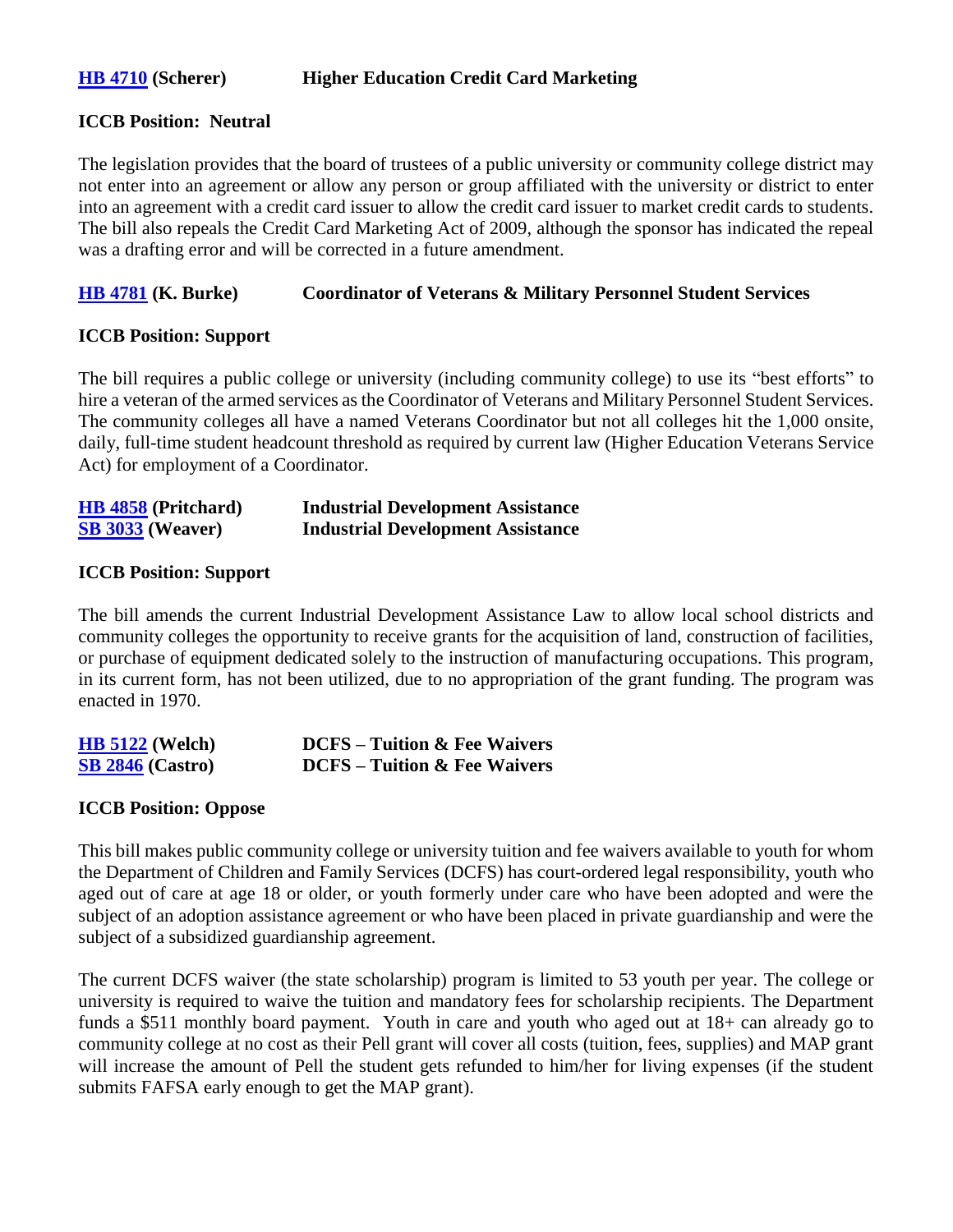## **[HB 5133](http://www.ilga.gov/legislation/billstatus.asp?DocNum=5133&GAID=14&GA=100&DocTypeID=HB&LegID=110755&SessionID=91) (Zalewski) Income Tax Credit – Apprenticeship [SB 2501](http://www.ilga.gov/legislation/billstatus.asp?DocNum=2501&GAID=14&GA=100&DocTypeID=SB&LegID=109255&SessionID=91) (Bertino-Tarrant) Income Tax Credit – Apprenticeship**

#### **ICCB Position: Support**

This bill creates an income tax credit for qualified education expenses incurred by employers on behalf of qualifying apprentices. The credit is equal to 100 percent of qualifying education expenses, but is capped at a flat \$3,500 per taxable year. The bill defines education expenses to mean tuition, book fees, and lab fees incurred on behalf of a qualifying apprentice at a school or community college in which the apprentice is enrolled. The term "qualifying apprentice" means an Illinois resident between the ages of 16 and 30 who is a full-time apprentice enrolled in an apprenticeship program registered with the U.S. Department of Labor, Office of Apprenticeship.

## **[HB 5204](http://www.ilga.gov/legislation/billstatus.asp?DocNum=5204&GAID=14&GA=100&DocTypeID=HB&LegID=110881&SessionID=91) (Smith) School Code – College Application Required**

## **ICCB Position: Monitor**

The bill amends the School Code so that beginning with the 2019-2020 school year, each school district shall require each student in grade 11 to file an application for admission to a public or private college, university, trade or vocational school, or internship or apprenticeship program or for entry into military service as a prerequisite to receiving a high school diploma.

## **[HB5469](http://www.ilga.gov/legislation/billstatus.asp?DocNum=5469&GAID=14&GA=100&DocTypeID=HB&LegID=111380&SessionID=91) (McCombie) Manufacturing Job Tax Credit [SB 3303](http://www.ilga.gov/legislation/billstatus.asp?DocNum=3303&GAID=14&GA=100&DocTypeID=SB&LegID=111147&SessionID=91) (McConnaughay)**

#### **ICCB Position: Support**

This bill creates the Manufacturing Job Destination Tax Credit Act. It provides for a credit of 25 percent of the Illinois labor expenditures made by a manufacturing company in order to foster job creation and retention in Illinois. The Department of Revenue is authorized to award a tax credit to taxpayer-employers who apply for the credit and meet the certain Illinois labor, job training, and apprenticeship requirements. The credit applies to 25% of the sum of the qualifying Illinois labor expenditures approved by the Department, the job training expenditures approved by the Department, and the apprentice expenses approved by the Department.

## **[HB 5471](http://www.ilga.gov/legislation/billstatus.asp?DocNum=5471&GAID=14&GA=100&DocTypeID=HB&LegID=111382&SessionID=91) (Hoffman) University Credit and Retail Sales Act – Defined**

## **ICCB Position: Monitor**

This bill changes the short title of the University Credit and Retail Sales Act to the Higher Education Institution Credit and Retail Sales Act. The legislation defines "State institution of higher learning" to mean a university, college, community college, or junior college in this State that is publicly supported by taxes levied and collected within the State on income, sales, or property. The current law only applies to public universities.

The law prohibits a retail store carrying any line of general merchandise to be operated by the university or to be operated on property held or leased for the use of the university when such an operation can reasonably be expected to be in competition with private retail merchants in the community, unless the goods sold by that store are unavailable in quantities sufficient to meet the reasonably expected student demand, are unavailable on a year round basis or were commonly sold by the institution or on such property before January 1, 1980.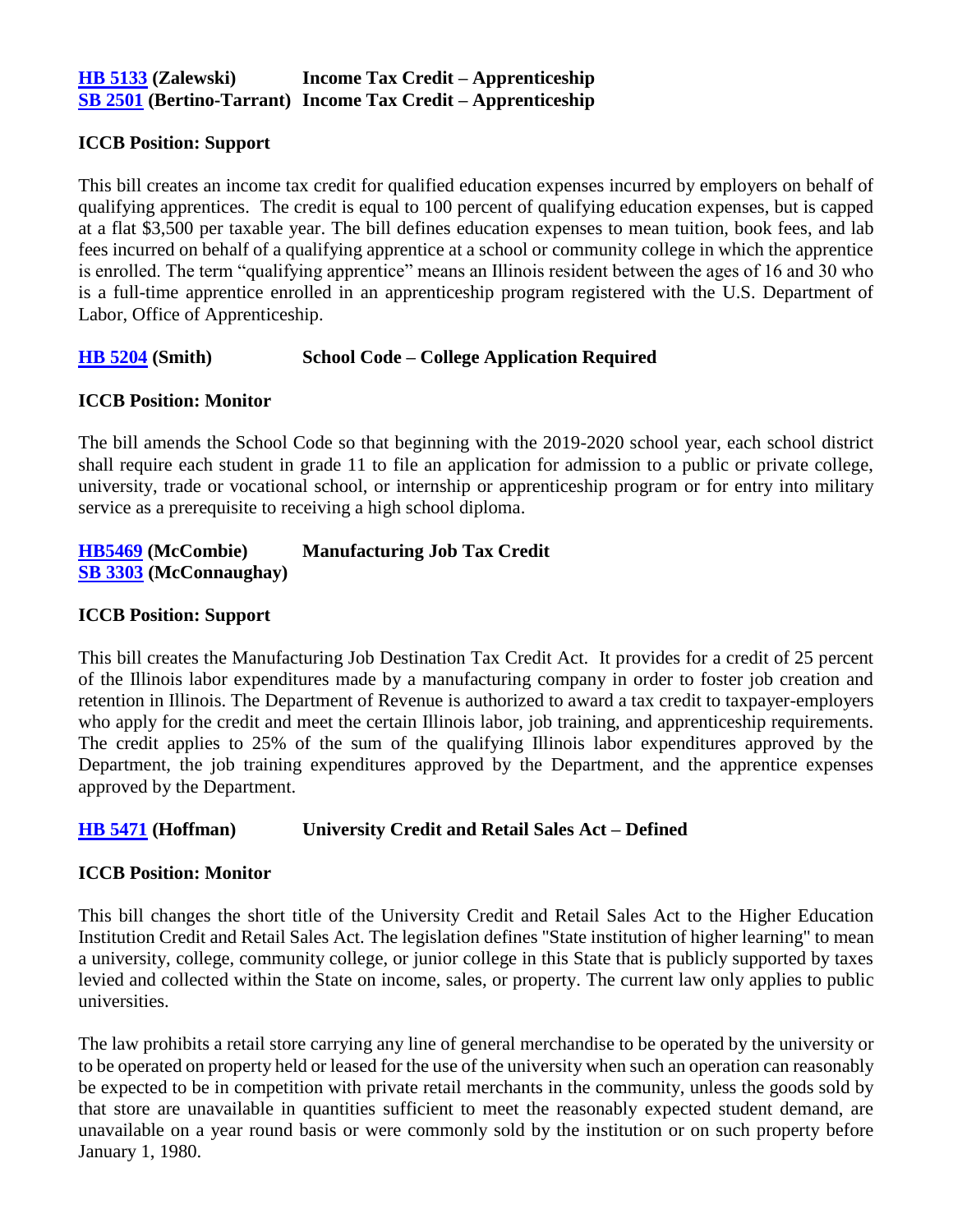## **[HB 5514](http://www.ilga.gov/legislation/billstatus.asp?DocNum=5514&GAID=14&GA=100&DocTypeID=HB&LegID=111478&SessionID=91) (Slaughter) One-Year College Promise**

## **ICCB Position: Monitor**

This legislation requires the Illinois Student Assistance Commission (ISAC) to implement and administer a program to award First-Year College Promise grants to low-income Illinois residents seeking an associate degree from a public community college or a bachelor's degree from a public university. Provides that a First-Year College Promise grant shall be equal to the cost of tuition and mandatory fees at the public institution for 2 semesters of enrollment.

To be eligible for a grant, a student must be admitted to and enrolled full-time, in the fall semester after receiving a high school diploma or a high school equivalency certificate and must have a family income at or below the poverty guidelines. Funding for the grant program is subject to appropriation.

## **[HB 5736](http://www.ilga.gov/legislation/billstatus.asp?DocNum=5736&GAID=14&GA=100&DocTypeID=HB&LegID=111827&SessionID=91) (McCombie) Income Tax Credit – Job Training**

#### **ICCB Position: Support**

The bill amends the Illinois Income Tax Act to provide that an employer may enter into an agreement with a community college in the State to establish a program to provide certain job training services. The employer is entitled to a credit against withholding tax payments in an amount equal to 1.5 percent of the wages paid by the employer to a participating employee during the first year of the employee's participation in the program. Provides that the employer shall remit the amount of the credit to the community college.

Job training services provided by the community college include, but are not limited to, the following: (1) new jobs training in manufacturing, processing, assembling, warehousing, wholesaling, or research and development; (2) adult basic education and job-related instruction; and career and technical skill-assessment services and testing.

#### **[HB 5746](http://www.ilga.gov/legislation/billstatus.asp?DocNum=5746&GAID=14&GA=100&DocTypeID=HB&LegID=111837&SessionID=91) (Mussman) Awareness and Prevention of Sexual Violence**

## **ICCB Position: Monitor**

Beginning with the 2019-2020 academic year, each public or private higher education institution shall require all entering freshmen to receive, during a period of orientation or in an introductory course offered by the institution, instruction aimed at increasing the awareness and prevention of sexual violence and hate crimes. This requirement is in addition to the requirements under the Preventing Sexual Violence in Higher Education Act, which requires institution's to provide annual training to each student, who attends one or more classes on campus, information regarding the higher education institution's comprehensive policy on sexual violence.

## **[HB 5758](http://www.ilga.gov/legislation/billstatus.asp?DocNum=5758&GAID=14&GA=100&DocTypeID=HB&LegID=111849&SessionID=91) (Bristow) Dual Credit Act – Out-of-State School**

## **ICCB Position: Pending**

This legislation amends the Dual Credit Quality Act to provide that an institution may not offer dual credit program with an Illinois high school if the institution's main campus is not located in Illinois. The bill prohibits the ICCB and the IBHE from approving an institution's offer of dual credit courses if the institution's main campus is not located in Illinois. This bill is an initiative of the Illinois Council of Community College Presidents.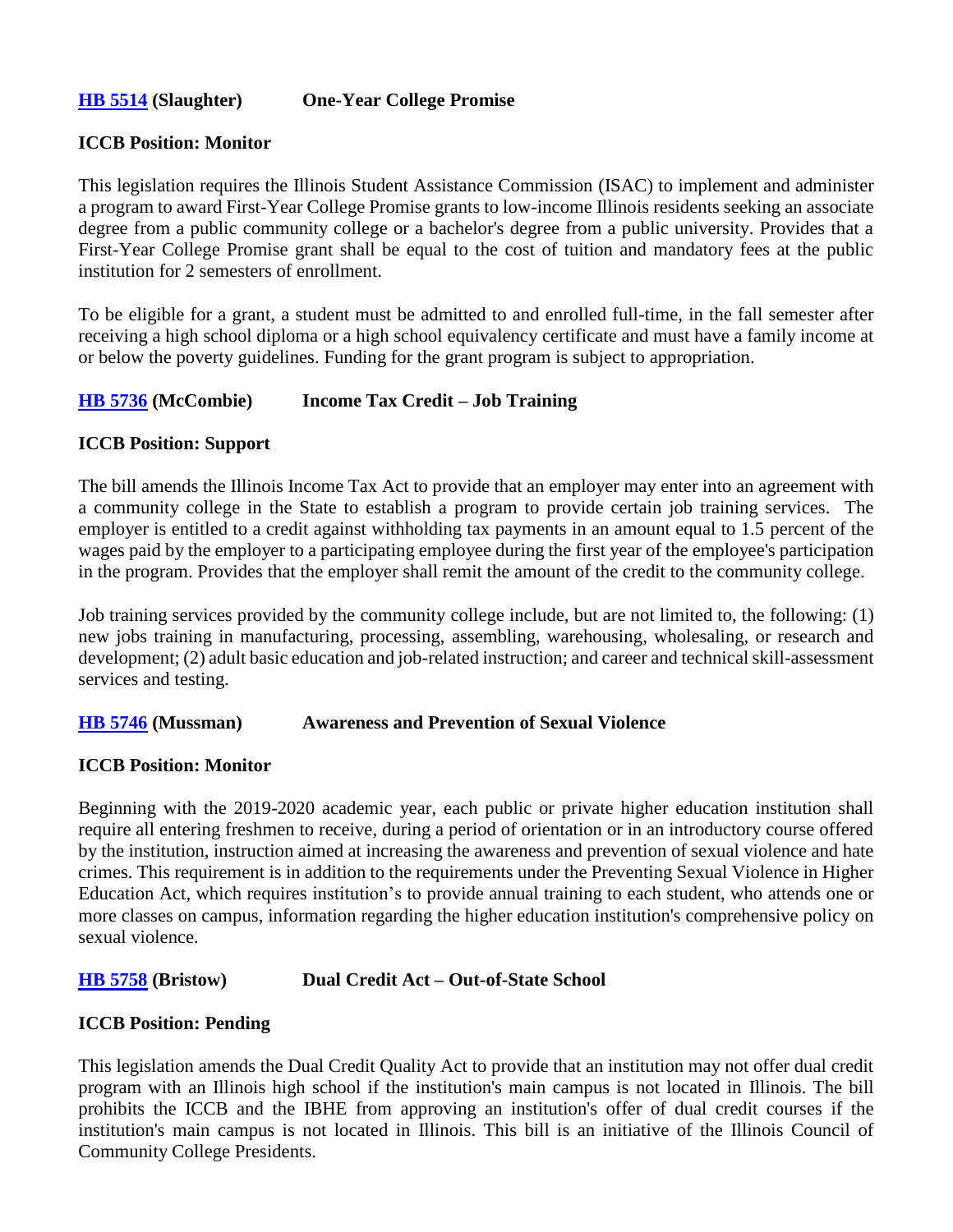#### **[SB 2527](http://www.ilga.gov/legislation/billstatus.asp?DocNum=2527&GAID=14&GA=100&DocTypeID=SB&LegID=109343&SessionID=91) (Weaver) School Code – Prohibit Limitations on Dual Credit**

#### **ICCB Position: Monitor**

The bill amends the School Code to prohibit school boards from limiting the number of dual credit courses a high school student may take or the number of credits a student can receive from dual credit courses. Additionally, the bill states that if a school establishes an online learning program for students that the school board may not limit which students can participate or the number of online courses a student may take or the number of credits they can earn.

Generally speaking, these changes may benefit the community college system because the bill opens the colleges up to think outside the traditional face-to-face dual credit model and allows them to look at using an online approach or satellite model to deliver dual credit within multiple high schools at one time. The bill does not change the fact that dual credit courses will still have to comply with Higher Learning Commission (HLC) standards. This includes faculty qualification to teach college level courses and HLC's policy on 50 percent or more of a degree or credential being offered at an offsite location.

#### **[SB 2559](http://www.ilga.gov/legislation/billstatus.asp?DocNum=2559&GAID=14&GA=100&DocTypeID=SB&LegID=109467&SessionID=91) (Stadelman) Education Loan Information Pilot Program**

## **ICCB Position: Neutral**

Beginning with the 2019-2020 academic year, the IBHE shall develop a 3-year education loan information pilot program for use by each public community college and university that enrolls students who are eligible to receive financial aid. The program requires that each public institution that receives education loan information for a student enrolled at the institution shall provide annually to the student or the parent or guardian of the student certain information (i.e. loan mounts, repayment, and interest) relating to the education loans. An amendment filed to the bill moves administration of the program from IBHE to ISAC.

Under the program. "education loan" is defined as any State or federal education loan or other loan used primarily to finance a postsecondary education and costs of attendance at a public institution of higher education, including, but not limited to, tuition, fees, books and supplies, room and board.

#### **[SB 2847](http://www.ilga.gov/legislation/billstatus.asp?DocNum=2847&GAID=14&GA=100&DocTypeID=SB&LegID=110014&SessionID=91) (Castro) Community College Staff – Board Member**

#### **ICCB Position: Neutral**

The bill provides that a faculty or staff member of a community college is ineligible to serve as a member, elected or otherwise, of the board of trustees of the community college district in which the faculty or staff member is employed. This bill is an initiative of the Illinois Council of Community College Presidents.

## **[SB 2927](http://www.ilga.gov/legislation/billstatus.asp?DocNum=2927&GAID=14&GA=100&DocTypeID=SB&LegID=110236&SessionID=91) (McGuire) Higher Education Veteran Act Report**

#### **ICCB Positon: Neutral**

The bill amends the Higher Education Veterans Service Act to provide that each public community college or university that is required to have a Coordinator of Veterans and Military Personnel Student Services shall report to the Board of Higher Education information on the its efforts in attracting, recruiting, and retaining veterans and military personnel at the institution. The IBHE already receives a report from these institutions on their veteran activities and costs thereof. This bill adds more items to the report.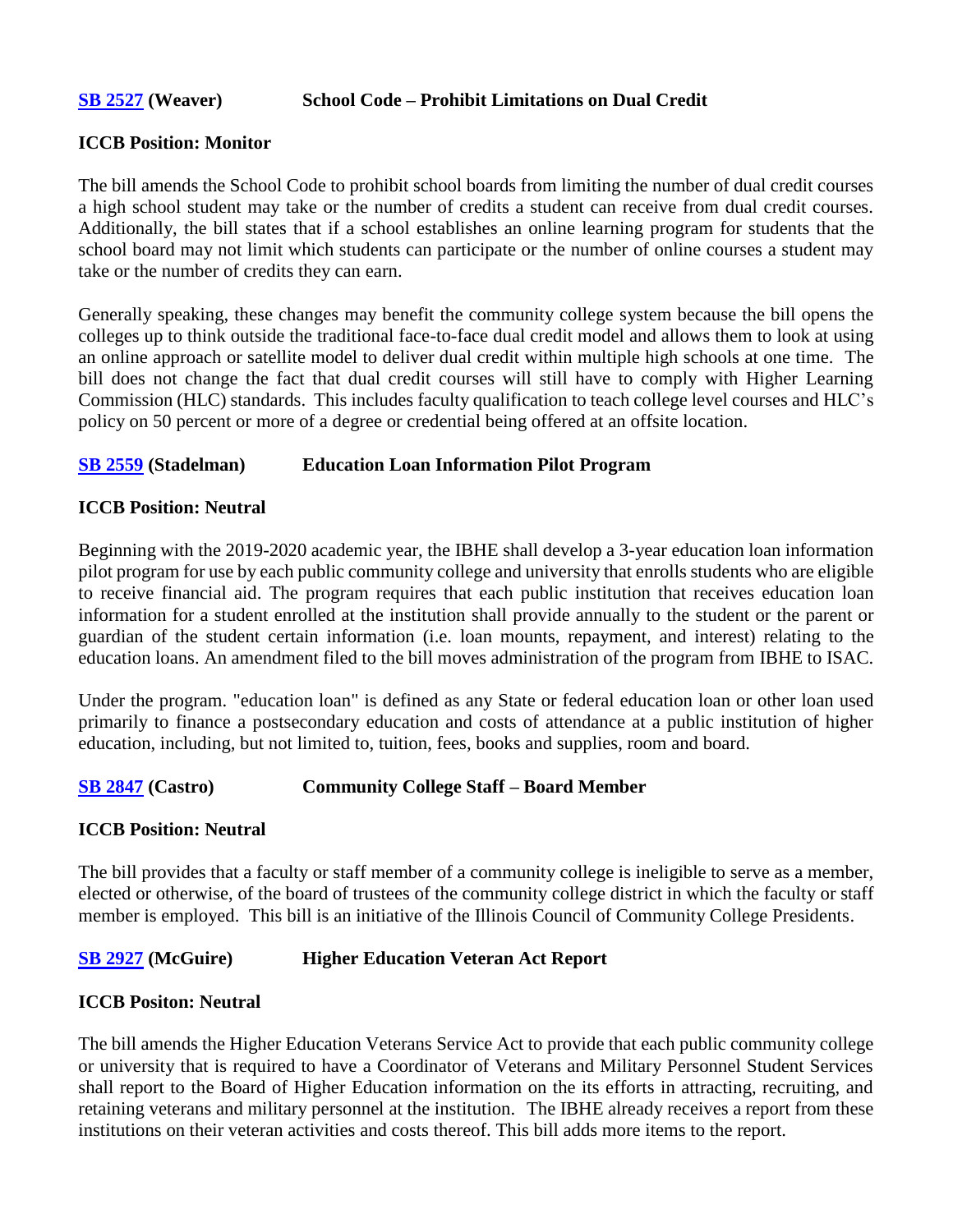## **[SB 3190](http://www.ilga.gov/legislation/billstatus.asp?DocNum=3190&GAID=14&GA=100&DocTypeID=SB&LegID=110870&SessionID=91) (Bertino-Tarrant) Dual Credit Initiative Course**

## **ICCB Position: Pending**

This bill requires a public university or community college, jointly with a high school, to grant dual credit to a student who completes a course under the Illinois Articulation Initiative (IA) General Education Core Curriculum (GECC). The bill provides that a student may not receive more than 60 hours of dual credit for IAI GECC courses.

## **[SB 3566](http://www.ilga.gov/legislation/billstatus.asp?DocNum=3566&GAID=14&GA=100&DocTypeID=SB&LegID=111746&SessionID=91) (Rose) Board of Higher Education – Uniform Admission**

## **ICCB Position: Oppose**

The bill requires IBHE to establish a uniform admission process online, which must be used at all public institutions of higher education – community colleges and universities. The admission process must have a universal application, which is to be accepted by all public institutions. IBHE must make this app available online and inform all high schools in Illinois. High school personnel must provide this information to all students and parents and allow a student to complete the application within school hours. If the applicant is not offered admission to a public university, they must be automatically referred to the community district where the applicant resides and provided with enrollment information from that district.

The process must be integrated as such that if an applicant is not accepted for admission to the public institution of high education that they applied to, IBHE shall forward their app to other public institutions whose admission standards are reasonably in line with the applicant's qualifications and who have programs and areas of study the applicant wishes to enroll in. IBHE must ensure that it maximizes the optimal efficiencies of each academic department of an institution and each institution itself by forwarding the app to institutions with a goal of ensuring that departments and institutions are operating with a critical mass of students to operate efficiently.

## **[SB 3567](http://www.ilga.gov/legislation/fulltext.asp?DocName=&SessionId=91&GA=100&DocTypeId=SB&DocNum=3567&GAID=14&LegID=111752&SpecSess=&Session=) (Rose) MAP Grant Freshman Preference**

## **ICCB Position: Monitor**

This bill provides that a student who otherwise meets the award renewal requirements under the MAP Grant is not required to file a Free Application for Federal Student Aid to obtain the renewal of an award. Beginning with the 2020-2021 academic year, a grant awarded to a first-time, full-time freshman shall be guaranteed for renewal until the grant recipient completes a baccalaureate degree or the equivalent of 135 credit hours if the recipient otherwise meets the grant renewal requirements and remains enrolled at the same institution of higher learning until the degree or credit hours are completed.

## **[HR 27](http://www.ilga.gov/legislation/billstatus.asp?DocNum=27&GAID=14&GA=100&DocTypeID=HR&LegID=99552&SessionID=91) (McSweeney) Education Pension Cost Shift**

## **ICCB Position: Monitor**

The resolution states the opinion of the Illinois House of Representatives that the proposed educational pension cost shift from the State of Illinois to local school districts, community colleges, and institutions of higher education is financially wrong.